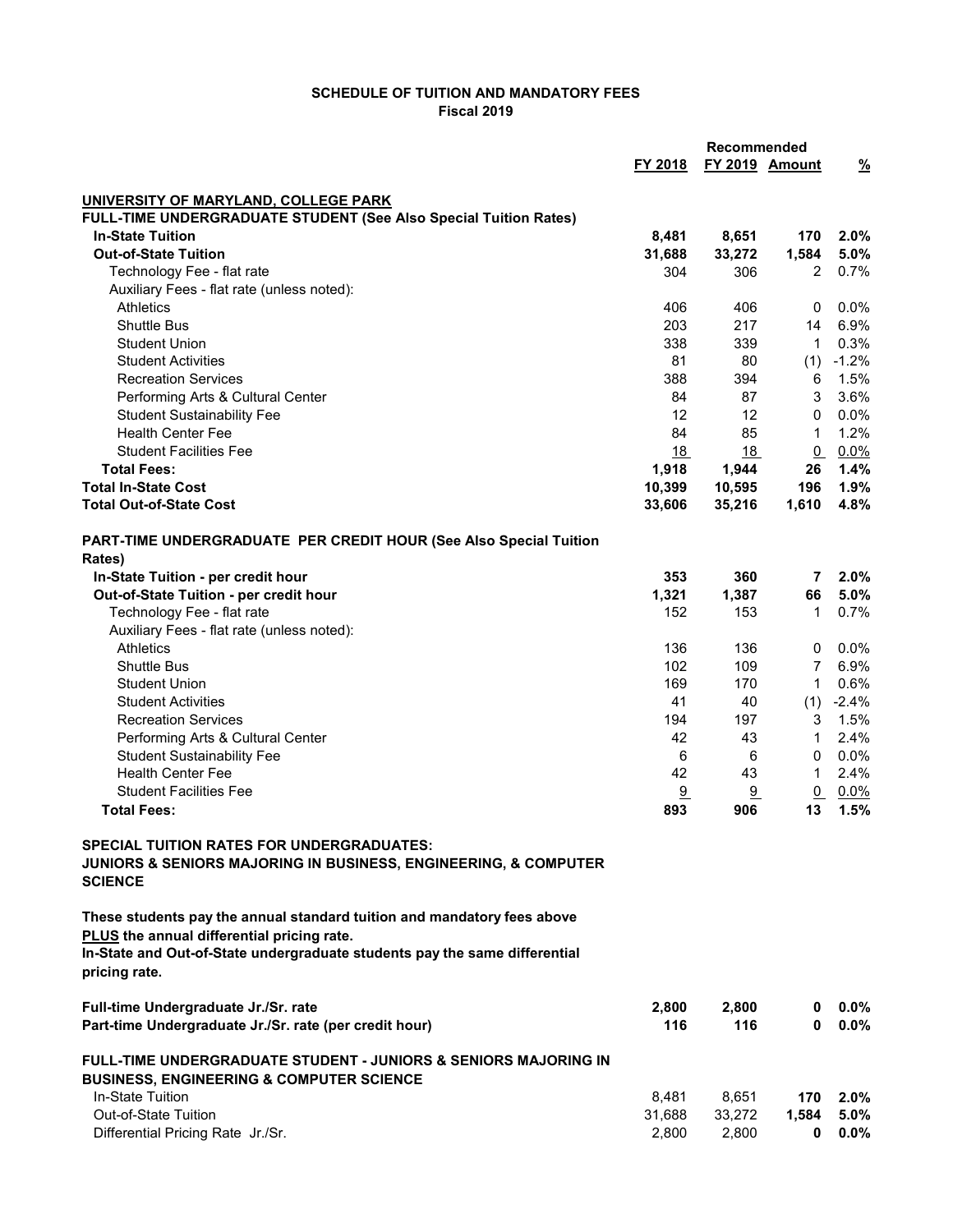| Fees (Per Student)                                                          | 1,918      | 1,944      | 26             | 1.4%    |
|-----------------------------------------------------------------------------|------------|------------|----------------|---------|
| <b>Total In-State Full-time</b>                                             | 13,199     | 13,395     | 196            | 1.5%    |
| <b>Total Out-of-State Full-time</b>                                         | 36,406     | 38,016     | 1,610          | 4.4%    |
| <b>PART-TIME UNDERGRADUATE - JUNIORS &amp; SENIORS MAJORING IN</b>          |            |            |                |         |
| <b>BUSINESS, ENGINEERING &amp; COMPUTER SCIENCE</b>                         |            |            |                |         |
|                                                                             |            |            |                |         |
| In-State Tuition (Per Credit Hour)                                          | 353        | 360        | $\overline{7}$ | 2.0%    |
| Out-of-State Tuition (Per Credit Hour)                                      | 1,321      | 1,387      | 66             | 5.0%    |
| Differential Pricing Rate Jr./Sr. (Per Credit Hour)                         | <u>116</u> | <u>116</u> | $\Omega$       | $0.0\%$ |
| <b>Total In-State Part-time</b>                                             | 469        | 476        | $\overline{7}$ | 1.5%    |
| <b>Total Out-of-State Part-time</b>                                         | 1,437      | 1,503      | 66             | 4.6%    |
| Part-time mandatory fee (flat rate per student)                             | 893        | 906        | 13             | 1.5%    |
| <b>FULL-TIME GRADUATE STUDENT (See Also Special Graduate Tuition Rates)</b> |            |            |                |         |
| In-State Tuition - per credit hour                                          | 683        | 717        | 34             | 5.0%    |
| Out-of-State Tuition - per credit hour                                      | 1,474      | 1,548      | 74             | 5.0%    |
| PhD Candidacy In-State Tuition - per semester                               | 1,129      | 1,185      | 56             | 5.0%    |
| PhD Candidacy Out-of-State Tuition - per semester                           | 2,156      | 2,264      | 108            | 5.0%    |
| Technology Fee - flat rate                                                  | 304        | 306        | 2              | 0.7%    |
| Auxiliary Fees - flat rate (unless noted):                                  |            |            |                |         |
| <b>Athletics</b>                                                            | 136        | 136        | 0              | $0.0\%$ |
| <b>Shuttle Bus</b>                                                          | 203        | 217        | 14             | 6.9%    |
| <b>Student Union</b>                                                        | 338        | 339        | $\mathbf{1}$   | 0.3%    |
|                                                                             |            |            |                |         |
| <b>Student Activities</b>                                                   | 35         | 38         | 3              | 8.6%    |
| <b>Recreation Services</b>                                                  | 388        | 394        | 6              | 1.5%    |
| Performing Arts & Cultural Center                                           | 84         | 87         | 3              | 3.6%    |
| <b>Health Center Fee</b>                                                    | 84         | 85         | 1              | 1.2%    |
| <b>Student Facilities Fee</b>                                               | 18         | 18         | $\Omega$       | $0.0\%$ |
| <b>Total Fees:</b>                                                          | 1,590      | 1,620      | 30             | 1.9%    |
| PART-TIME GRADUATE per credit hour (See Also Special Graduate Tuition       |            |            |                |         |
| Rates)                                                                      |            |            |                |         |
| In-State Tuition - per credit hour                                          | 683        | 717        | 34             | 5.0%    |
| Out-of-State Tuition - per credit hour                                      | 1,474      | 1,548      | 74             | 5.0%    |
| PhD Candidacy In-State Tuition - per semester                               | 1,129      | 1,185      | 56             | 5.0%    |
| PhD Candidacy Out-of-State Tuition - per semester                           | 2,156      | 2,264      | 108            | 5.0%    |
| Technology Fee - flat rate                                                  | 152        | 153        | $\mathbf{1}$   | 0.7%    |
| Auxiliary Fees - flat rate (unless noted):                                  |            |            |                |         |
| <b>Athletics</b>                                                            | 136        | 136        | 0              | 0.0%    |
| <b>Shuttle Bus</b>                                                          | 102        | 109        | 7              | 6.9%    |
| <b>Student Union</b>                                                        | 169        | 170        | 1              | 0.6%    |
| <b>Student Activities</b>                                                   | 35         | 38         | 3              | 8.6%    |
| <b>Recreation Services</b>                                                  | 194        | 197        | 3              | 1.5%    |
| Performing Arts & Cultural Center                                           | 42         | 43         | 1              | 2.4%    |
| Health Center Fee                                                           | 42         | 43         | 1              | 2.4%    |
| <b>Student Facilities Fee</b>                                               | 9          | 9          | Q              | $0.0\%$ |
|                                                                             |            |            |                |         |
| <b>Total Fees:</b>                                                          | 881        | 898        | 17             | 1.9%    |

## SPECIAL GRADUATE TUITION RATES:

PROFESSIONAL GRADUATE PROGRAMS:

 (Full-time and part-time mandatory fees are at graduate rates listed above for programs at College Park.

 Additional fees above the standard fees or exceptions to the standard fees are noted below.)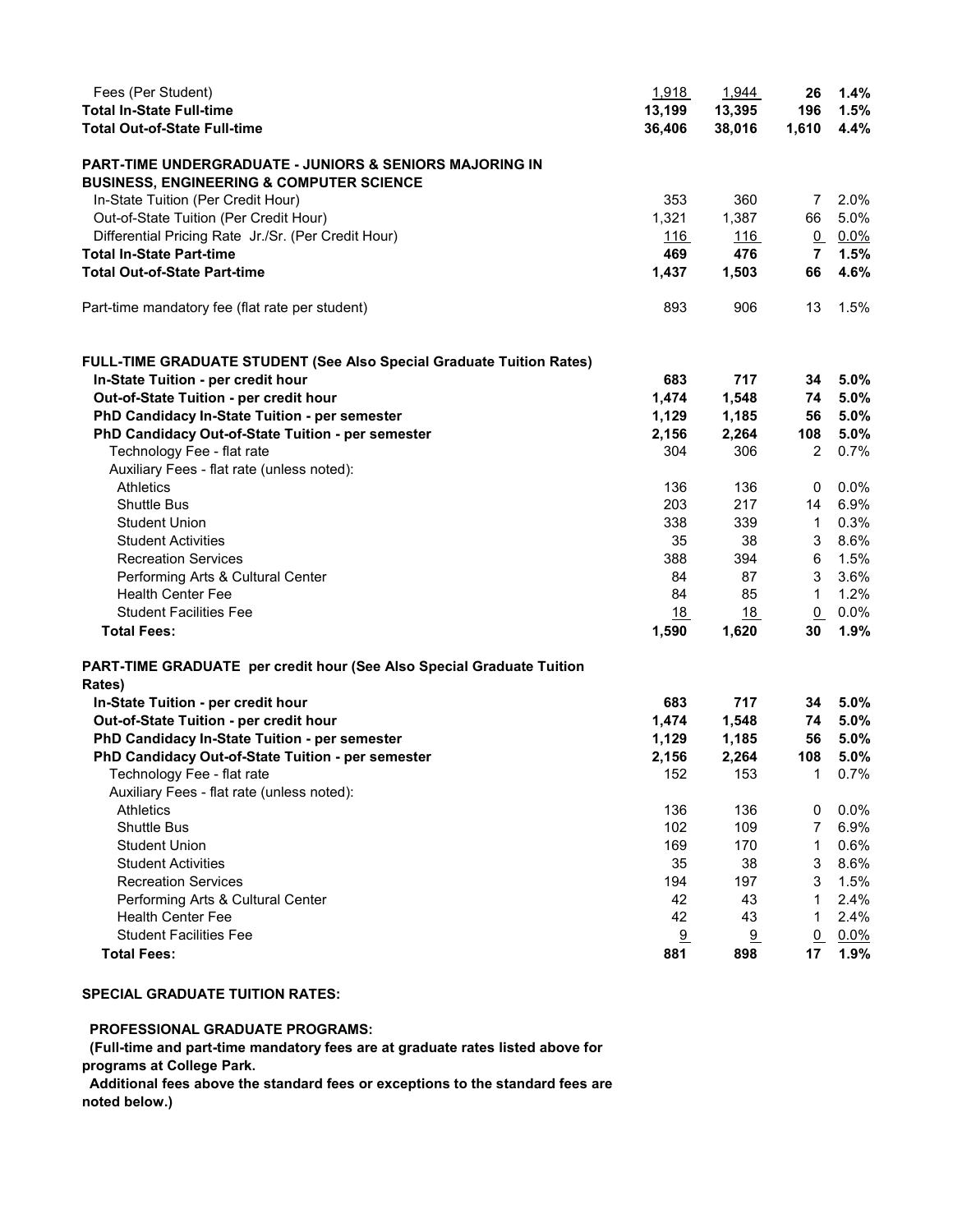| <b>SCHOOL OF ARCHITECTURE</b><br>PART-TIME GRADUATE STUDENTS - per credit hour                                   |                |                |                    |                 |
|------------------------------------------------------------------------------------------------------------------|----------------|----------------|--------------------|-----------------|
| Master (and Certificate) of Real Estate Development                                                              |                |                |                    |                 |
| In-State Tuition - per credit hour                                                                               | 854            | 871            | 17                 | $2.0\%$         |
| Out-of-State Tuition - per credit hour                                                                           | 1,163          | 1,163          | $\bf{0}$           | $0.0\%$         |
| School of Architecture Technology Fee (per semester) - Full-Time                                                 | 100            | 100            | 0                  | $0.0\%$         |
| School of Architecture Technology Fee (per semester) - Part-Time                                                 | 50             | 50             | $\Omega$           | $0.0\%$         |
| <b>SCHOOL OF ENGINEERING</b>                                                                                     |                |                |                    |                 |
| PART-TIME GRADUATE STUDENTS - per credit hour                                                                    |                |                |                    |                 |
| Professional Masters in Engineering <sup>1</sup>                                                                 | 932            | 979            | 47                 | 5.0%            |
| <b>Distance Learning Engineering</b><br>Masters in Telecommunications                                            | 1,153<br>1,089 | 1,211<br>1,089 | 58<br>$\mathbf{0}$ | 5.0%<br>$0.0\%$ |
|                                                                                                                  |                |                |                    |                 |
| <sup>1</sup> For remote sites, students pay a Distance Education Technology Services fee of                      |                |                |                    |                 |
| \$150 per class. Students pay the standard                                                                       |                |                |                    |                 |
| Technology Fee noted above but do not pay the standard auxiliary fees.                                           |                |                |                    |                 |
| <b>COLLEGE OF EDUCATION</b>                                                                                      |                |                |                    |                 |
| PART-TIME & FULL-TIME OFF-SITE GRADUATE STUDENTS - per credit hour                                               |                |                |                    |                 |
| Masters of Education, Masters of Arts, Doctor of Education and<br>Certificate Programs <sup>2</sup>              | 683            | 717            | 34                 | $5.0\%$         |
|                                                                                                                  |                |                |                    |                 |
| <sup>2</sup> Students pay the standard Technology Fee noted above but do not pay the<br>standard auxiliary fees. |                |                |                    |                 |
| <b>COLLEGE OF BUSINESS AND MANAGEMENT</b>                                                                        |                |                |                    |                 |
| <b>MBA PROGRAMS</b>                                                                                              |                |                |                    |                 |
| PART-TIME and FULL-TIME MBA (Program in College Park)                                                            |                |                |                    |                 |
| In-State Tuition - per credit hour                                                                               | 1,658          | 1,658          | 0                  | $0.0\%$         |
| Out-of-State Tuition - per credit hour                                                                           | 1,998          | 1,998          | $\mathbf{0}$       | $0.0\%$         |
| MBA Association Fee (Fall only)                                                                                  | 700            | 725            | 25                 | 3.6%            |
| PART-TIME MBA PROGRAM (Offsite programs) <sup>3</sup>                                                            |                |                |                    |                 |
| Tuition - per credit hour                                                                                        | 1,642          | 1,665          | 23                 | 1.4%            |
| PT MBA Association Fee (Fall and Spring - each semester)                                                         | 75             | 80             | 5                  | 6.7%            |
| <b>MASTERS OF FINANCE &amp; MASTERS OF QUANTITATIVE FINANCE (Program in</b>                                      |                |                |                    |                 |
| <b>College Park)</b>                                                                                             |                |                |                    |                 |
| In-State Tuition - per credit hour                                                                               | 1,538          | 1,566          | 28                 | 1.8%            |
| Out-of-State Tuition - per credit hour                                                                           | 2,056          | 2,077          | 21                 | 1.0%            |
| MS Association Fee (Fall and Spring semester - each semester)                                                    | 75             | 80             | 5                  | 6.7%            |
| <b>MASTERS OF FINANCE &amp; MASTER OF QUANTITATIVE FINANCE (Offsite</b>                                          |                |                |                    |                 |
| program) <sup>3</sup>                                                                                            |                |                |                    |                 |
| Tuition - per credit hour                                                                                        | 1,675          | 1,675          | 0                  | 0.0%            |
| MS Association Fee (Fall and Spring - each semester)                                                             | 75             | 80             | 5                  | 6.7%            |
| MS IN ACCOUNTING, INFORMATION SYSTEMS, MARKETING ANALYTICS,<br>SUPPLY CHAIN MANAGEMENT,                          |                |                |                    |                 |
| <b>BUSINESS ANALYTICS, BUSINESS &amp; MANAGEMENT (Programs in College</b>                                        |                |                |                    |                 |
| Park)                                                                                                            |                |                |                    |                 |
| In-State Tuition - per credit hour                                                                               | 1,538          | 1,566          | 28                 | 1.8%            |
| Out-of-State Tuition - per credit hour                                                                           | 1,984          | 1,995          | 11                 | 0.6%            |
| MS Association Fee (Fall and Spring - each semester)                                                             | 75             | 80             | 5                  | 6.7%            |
|                                                                                                                  |                |                |                    |                 |